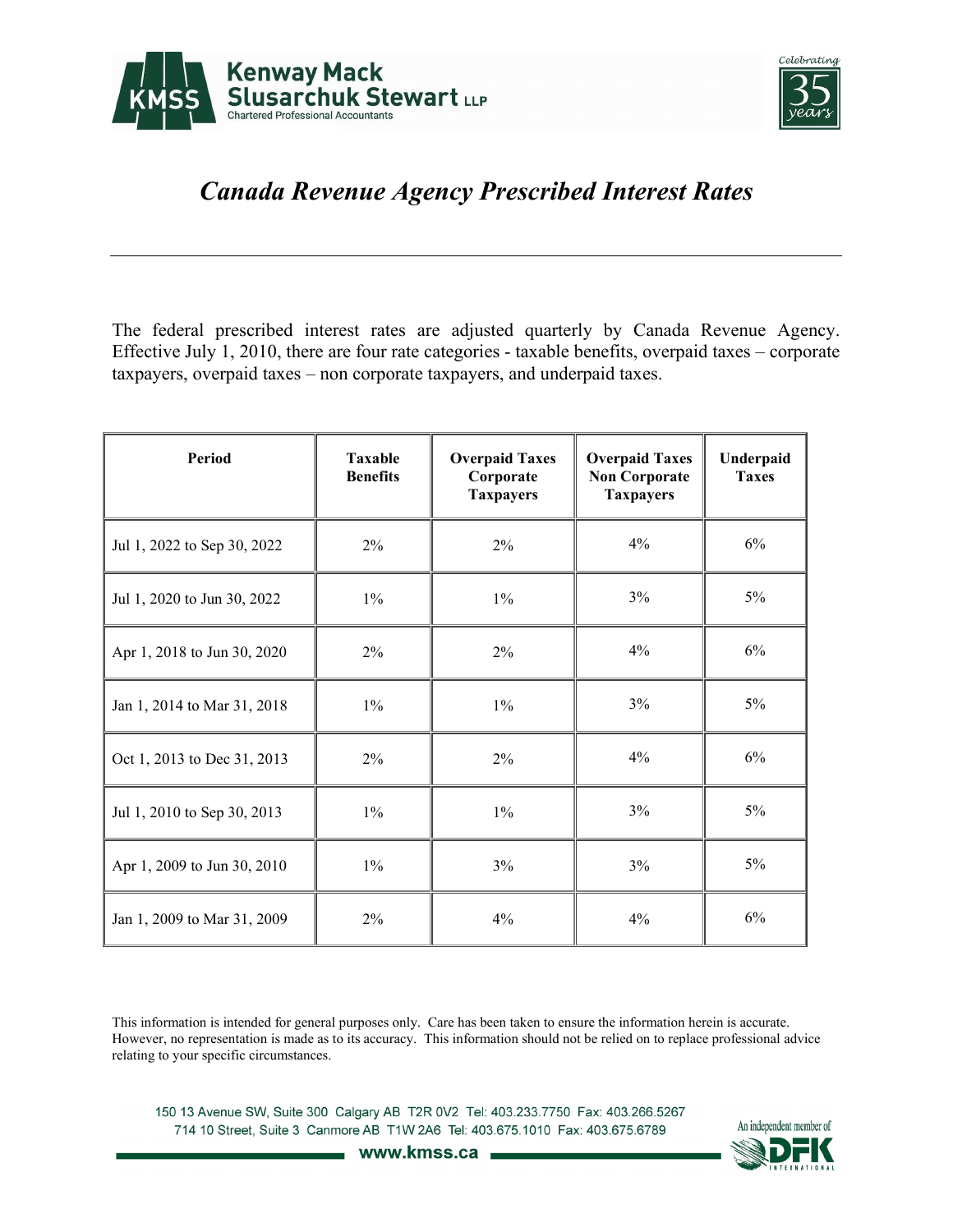



## *Canada Revenue Agency Prescribed Interest Rates*

| Period                      | <b>Taxable</b><br><b>Benefits</b> | <b>Overpaid Taxes</b><br>Corporate<br><b>Taxpayers</b> | <b>Overpaid Taxes</b><br><b>Non Corporate</b><br><b>Taxpayers</b> | Underpaid<br><b>Taxes</b> |
|-----------------------------|-----------------------------------|--------------------------------------------------------|-------------------------------------------------------------------|---------------------------|
| Jul 1, 2008 to Dec 31, 2008 | 3%                                | 5%                                                     | $5\%$                                                             | 7%                        |
| Jan 1, 2008 to Jun 30, 2008 | 4%                                | 6%                                                     | 6%                                                                | $8\%$                     |
| Oct 1, 2006 to Dec 31, 2007 | 5%                                | 7%                                                     | 7%                                                                | 9%                        |
| Apr 1, 2006 to Sep 30, 2006 | 4%                                | 6%                                                     | 6%                                                                | $8\%$                     |
| Oct 1, 2004 to Mar 31, 2006 | 3%                                | $5\%$                                                  | $5\%$                                                             | 7%                        |
| Jul 1, 2004 to Sep 30, 2004 | $2\%$                             | 4%                                                     | 4%                                                                | 6%                        |
| Oct 1, 2003 to Jun 30, 2004 | 3%                                | $5\%$                                                  | $5\%$                                                             | 7%                        |
| Jul 1, 2003 to Sep 30, 2003 | 4%                                | 6%                                                     | 6%                                                                | 8%                        |
| Jul 1, 2002 to Jun 30, 2003 | 3%                                | $5\%$                                                  | $5\%$                                                             | $7\%$                     |
| Apr 1, 2002 to Jun 30, 2002 | $2\%$                             | 4%                                                     | 4%                                                                | 6%                        |
| Jan 1, 2002 to Mar 31, 2002 | 3%                                | 5%                                                     | $5\%$                                                             | 7%                        |

This information is intended for general purposes only. Care has been taken to ensure the information herein is accurate. However, no representation is made as to its accuracy. This information should not be relied on to replace professional advice relating to your specific circumstances.

150 13 Avenue SW, Suite 300 Calgary AB T2R 0V2 Tel: 403.233.7750 Fax: 403.266.5267 714 10 Street, Suite 3 Canmore AB T1W 2A6 Tel: 403.675.1010 Fax: 403.675.6789